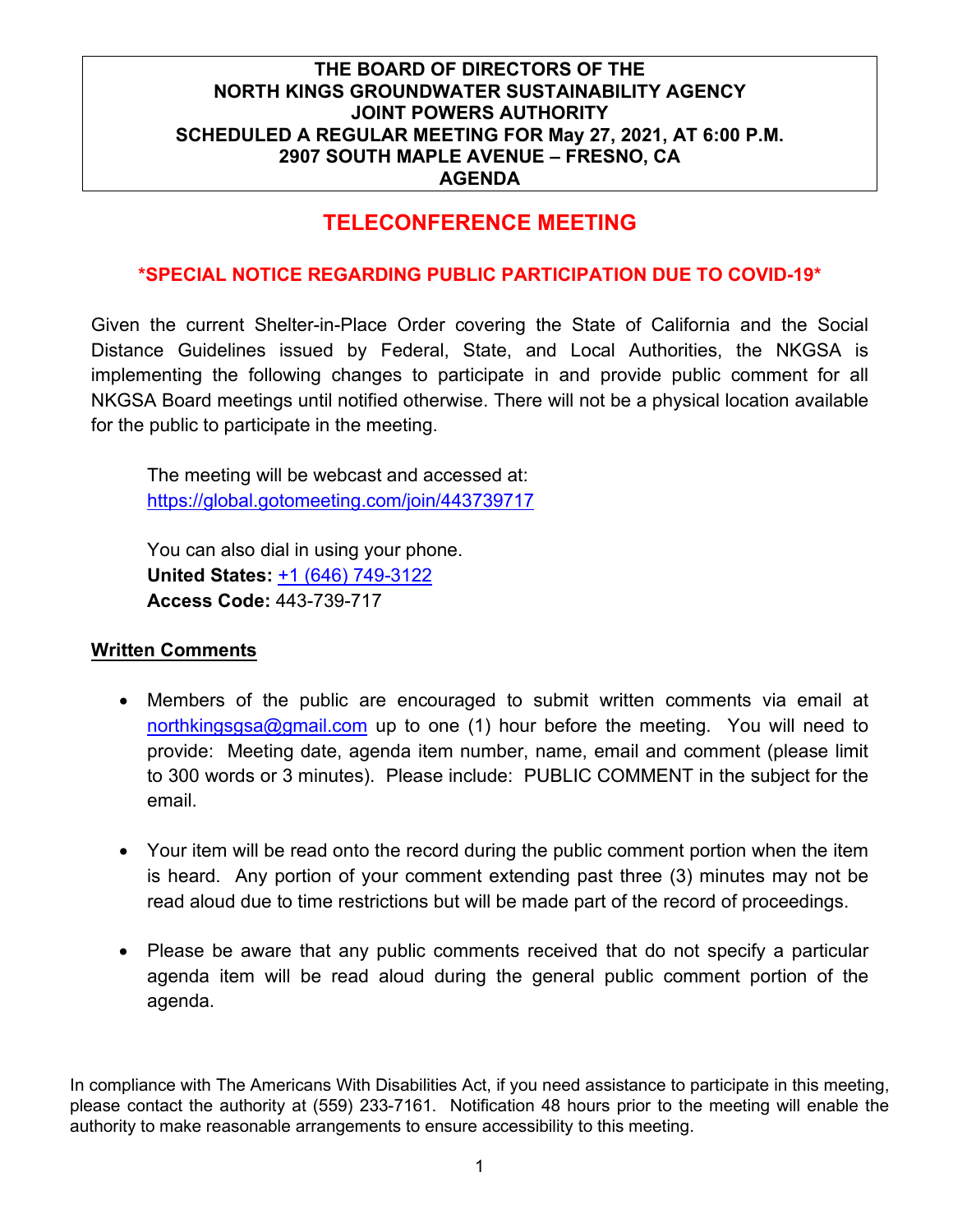## **TELECONFERENCE MEETING**

• If a written comment is received after 5:00 p.m. on the day of the meeting, efforts will be made to read the comment into the record. However, staff cannot guarantee that written comments received after 5:00 p.m. will be read. All written comments that are not read into the record will be made part of the record of proceedings, provided that such comments are received prior to the end of the NKGSA Board Committee meeting.

#### **Verbal Comments**

- If you wish to speak to the NKGSA Board on the item by telephone, you must contact the NKGSA Executive Officer at (559) 233-7161 x. 7109 no later than 5:00 p.m. on the day of the meeting.
	- o You will be asked to provide a phone number to call you during the meeting. You will also be asked for your name so that you can be called when it is your turn to speak.
	- $\circ$  You will be called during the comment section for the agenda item on which you will speak.
	- $\circ$  You may be put on hold until your name is called by the Executive Officer.
	- $\circ$  Your comment period will be limited to three (3) minutes.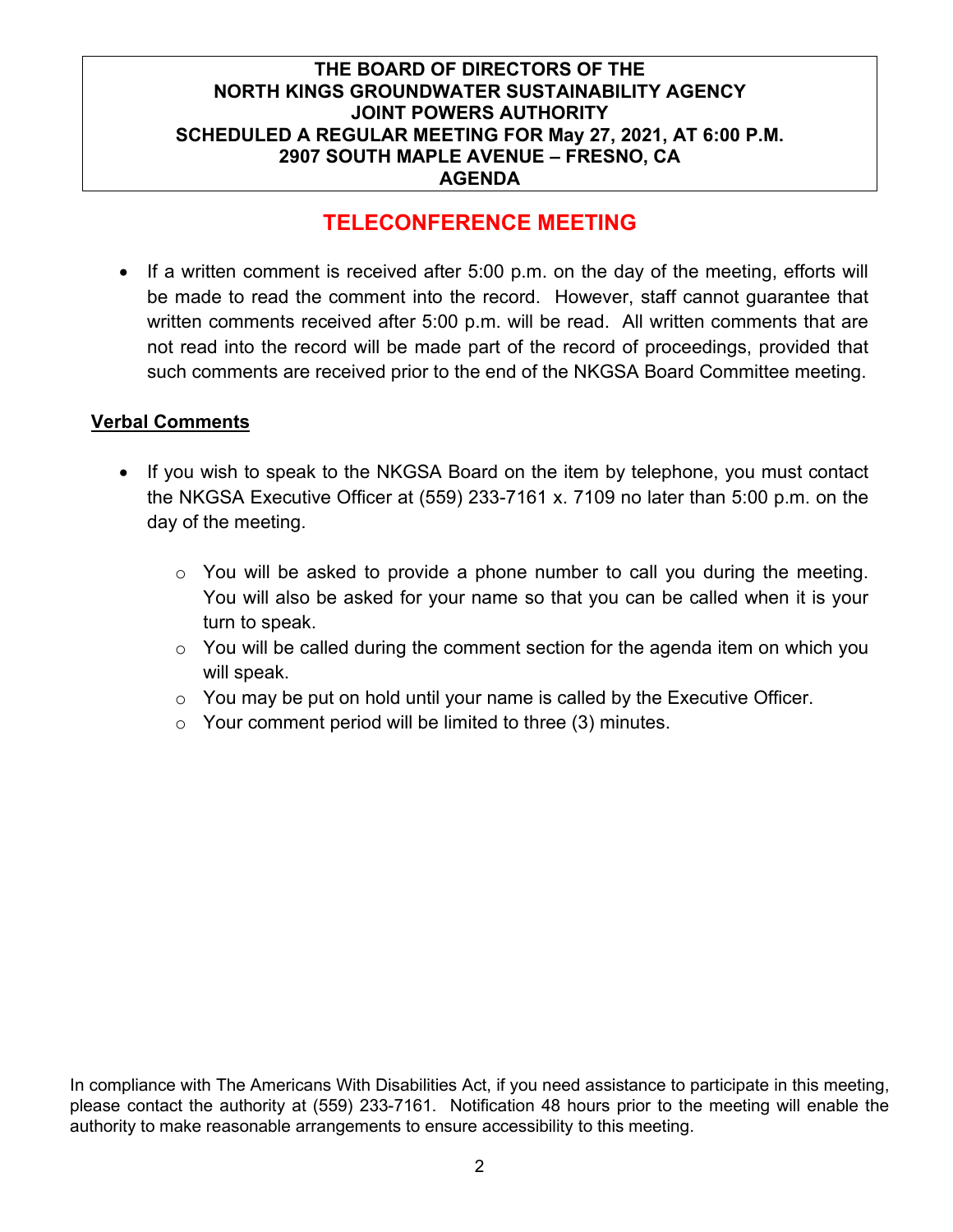# **TELECONFERENCE MEETING**

## **1. PLEDGE OF ALLEGIANCE**

## **2. REVIEW AGENDA**

Additional Agenda Items – Requires Majority Approval of Board - §54954.2(b)

## **3. REVIEW OF FUTURE MEETINGS**

#### **4. PUBLIC PRESENTATIONS (for items not on agenda) – 3 Minutes Maximum Per Person, 10 Minutes Maximum Per Subject**

### **5. POTENTIAL CONFLICTS OF INTEREST**

Any Board Member who has a potential conflict of interest may now identify the item and recuse themselves from discussing and voting on the matter. [FPPC §18705]

### **6. ADMINISTRATIVE MATTERS**

- a. Discussion/Possible Action on Board Meeting Minutes April 22, 2021
- b. Kings Subbasin Coordination Update (Samuelian)
- c. Water Conditions Update (Claes)
- d. Advisory Committee Update (Redelfs)
- e. Workgroup Updates (Chauhan)
	- i. Policy Workgroup (Chauhan)
		- 1. Mitigation Responsibility Policy Update
		- 2. Member Agency Reporting Policy Update
	- ii. Project Review Workgroup (Chauhan)

## **7. FINANCIAL MATTERS**

- a. Discussion/Possible Action Approval of the March 2021 Expense Report (Hailey)
- b. Discussion/Possible Action Approval of the Financial Statements as of March 31, 2021 (Hailey)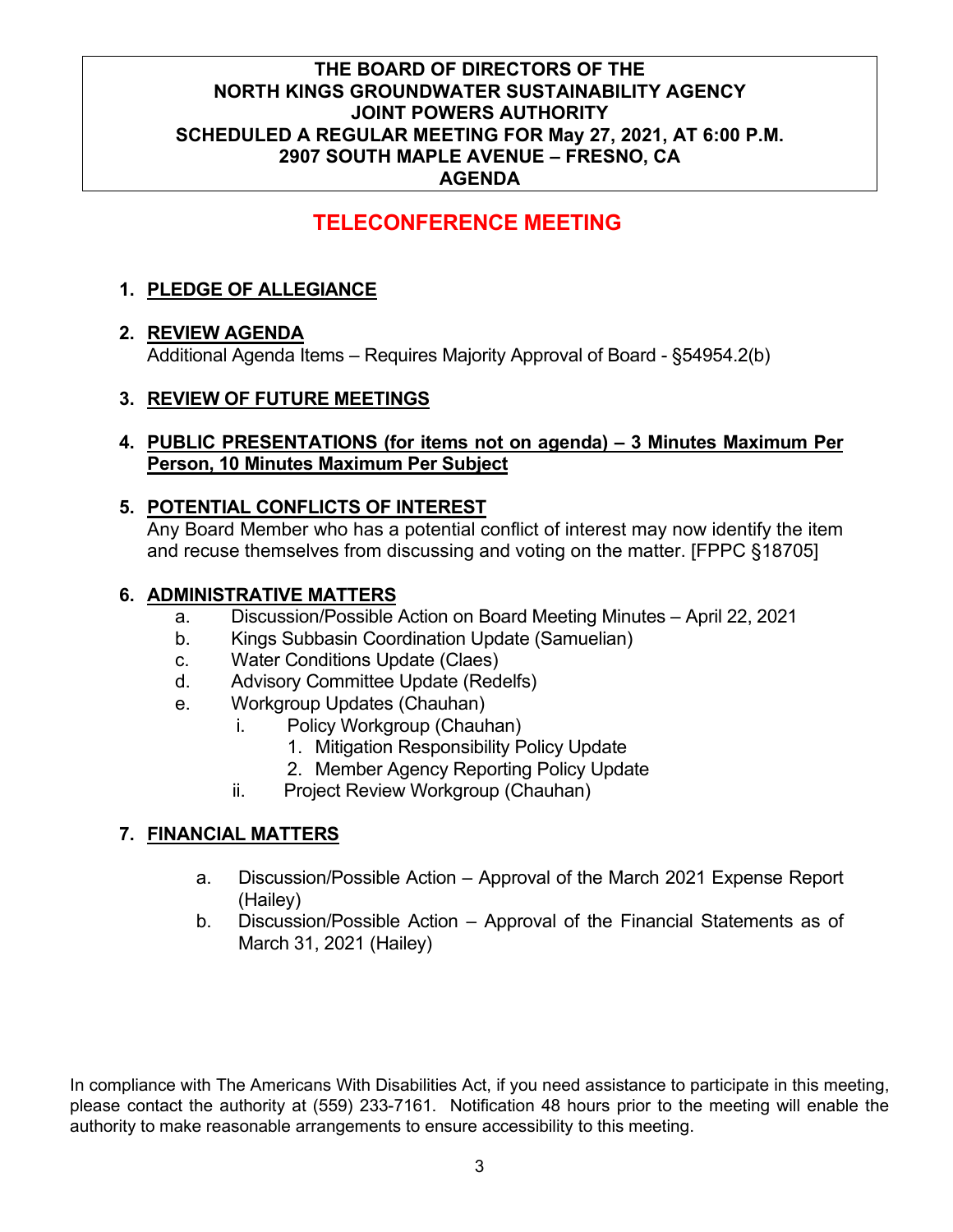## **TELECONFERENCE MEETING**

- c. Discussion/Possible Action Approval of the FY 2021-2022 Proposed Budget (Hailey)
- d. Interested Party Invoices Update (Hailey)

#### **8. EXECUTIVE OFFICER REPORT (Chauhan)**

- a. Kings Subbasin Annual Report Water Year 2020
- b. Member Agency Mitigation Responsibility Update
- c. Outreach / External Affairs Update
- d. Representative Monitoring Network Update
- e. Miscellaneous

#### **9. DIRECTORS REPORT**

#### **CLOSED SESSION**

**Conference with Legal Counsel – Anticipated Litigation** (Government Code Section 54956.9(d)(2)): One potential case

## **10.REPORT ON ACTION(S) TAKEN IN CLOSED SESSION**

## **11.ADJOURNMENT**

Note: This agenda is posted pursuant to the provisions of the Government Code commencing at Section 54950. The date of this posting is May 24. 2021. Posting locations are: 1) Fresno Irrigation District Office; 2) NKGSA Website; and 3) Notice Box located in front of 2907 S Maple Avenue – Fresno, CA (24-hour access available on District website and in the mailbox in front of building).

"In accordance with California Government Code Section 54957.5, any writing or document that is a public record, relates to an open session agenda item and is distributed less than 72 hours prior to a regular meeting, will be made available for public inspection in the District offices during normal business hours. If, however, the document is not distributed until the regular meeting to which it relates, then the document or writing will be made available to the public at the location of the meeting."